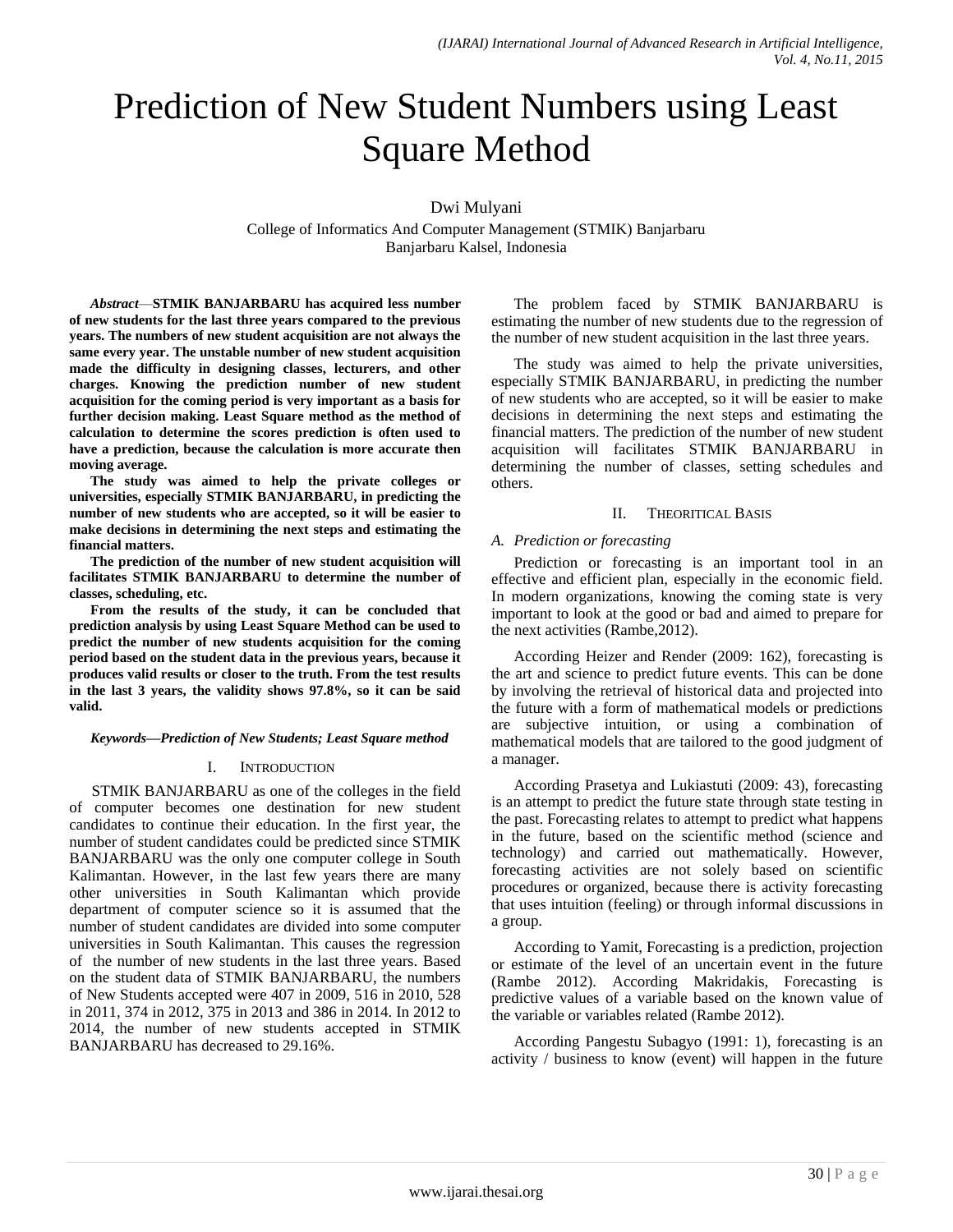regarding a particular object by using experience / historical data. According to T Hani Handoko (1994; 260) Forecasting is an attempt to predict the future state through testing in the past.

From some of these explanations, it can be concluded that forecasting is a process or method of predicting an event that will occur in the future by basing it self on certain variables.

# *B. Least Square method*

Least Square is a method for determining the approach polynomial function  $y = f(x)$  closest to the data  $(x1, y1)$  to (xn, yn). (Basuki 2014)

In the Collins English Dictionary says that the Least Square method is the best method to determine the value of an unknown quantity related to one or more sets of observations or measurements. (Harper Collins, 1991, 1994, 1998, 2000, 2003).

According to Dr. Setijo in his module entitled "Linear Regression with Least Squares Method" said that Least Square method is an approach method which is widely used for:

1) *Regression modeling based on the equation of the discrete data points* 

2) *Analysis of measurement error (model validation) (Kristalina, 2015).*

This method is most often used to predict (Y), because the calculation is more accurate. The equation of the trend line to be searched is

 $Y = a0 + bx$  a =  $(\Sigma Y) / n$  (1)  $b = (\Sigma XY) / \Sigma x2$  (2) with:

 $Y =$  periodic data (time series) = estimated trend value.

- $a0 =$  trend value in the base year.
- $b =$  the annual average growth of value trend.

 $x = time variable (days, weeks, months or years).$ 

To perform a calculation, it will require a specific value on the time variable (x), so that the amount of the time variable value is zero or  $\Sigma x = 0$ .

In this case,it will be devoted to discuss the analysis of time series with Least Square method which is divided into two cases, namely the even data case and the odd data case.

For odd n, then:

1) *The distance between the two time is rated one unit.*

2) *Above 0 is marked negative*

3) *Under 0is marked positive.*

For even n, then:

- 1) *The distance between the two time is rated two units.*
- 2) *Above 0 is marked negative*
- 3) *Under 0 is marked positive.*

In the data processing of odd data, the registration data of new student candidates for the past five years is required, which are the registration data in 2010 until the registration data in 2014. In the data processing of even data, the registration data of new student candidates for the past five years is required, which are the registration data in 2009 until the registration data in 2014.

In general, linear line equation of time series analysis is:

$$
Y = a + b X.
$$
 (3)

Y is the variable whichits trendis sought

X is the variable of time (years).

While, to find constant value (a) and parameter (b) is:

| $a = \Sigma Y / N$          | (4) |
|-----------------------------|-----|
| and                         |     |
| $b = \Sigma XY / \Sigma X2$ | (5) |

III. SYSTEM ANALYSIS AND DESIGN

# *A. Literature Review*

The previous study, conducted by Muhammad Ihsan Fauzi Rambe in 2012, examined the prediction of medicine supply using least square method which took the case study at Mutiara Hati Pharmacy, Medan. The study found that Least Square Method can be used to predict the medicine sales in the coming period based on the sales data in the previous year. Further, the analysis application can yield predictions and has minimized the forecast errors of the level of medicine sale in Pharmacies.

#### *B. Data Requirements*

The data required in the study is the data of Students accepted in STMIK BANJARBARU in 2009 to 2014.

TABLE I. DATA OF NEW STUDENTS OF STMIK BANJARBARU

| No.            | Year | <b>Total</b> |
|----------------|------|--------------|
| 1              | 2009 | 407          |
| $\overline{2}$ | 2010 | 513          |
| 3              | 2011 | 528          |
| 4              | 2012 | 374          |
| 5              | 2013 | 375          |
| 6              | 2014 | 385          |

(Source: PMB STMIK BANJARBARU)

#### IV. RESULTS AND DISCUSSION

# *A. Odd Data Case*

Before calculating the prediction of new student acquisition in 2015, some trialswere conducted in calculating the number of new student acquisition in 2012, 2013 and 2014 to determine the validity of the Least Square Method formula.

In calculating the prediction result of the number of students in 2012, the researcher used the student data in 2007 to 2011.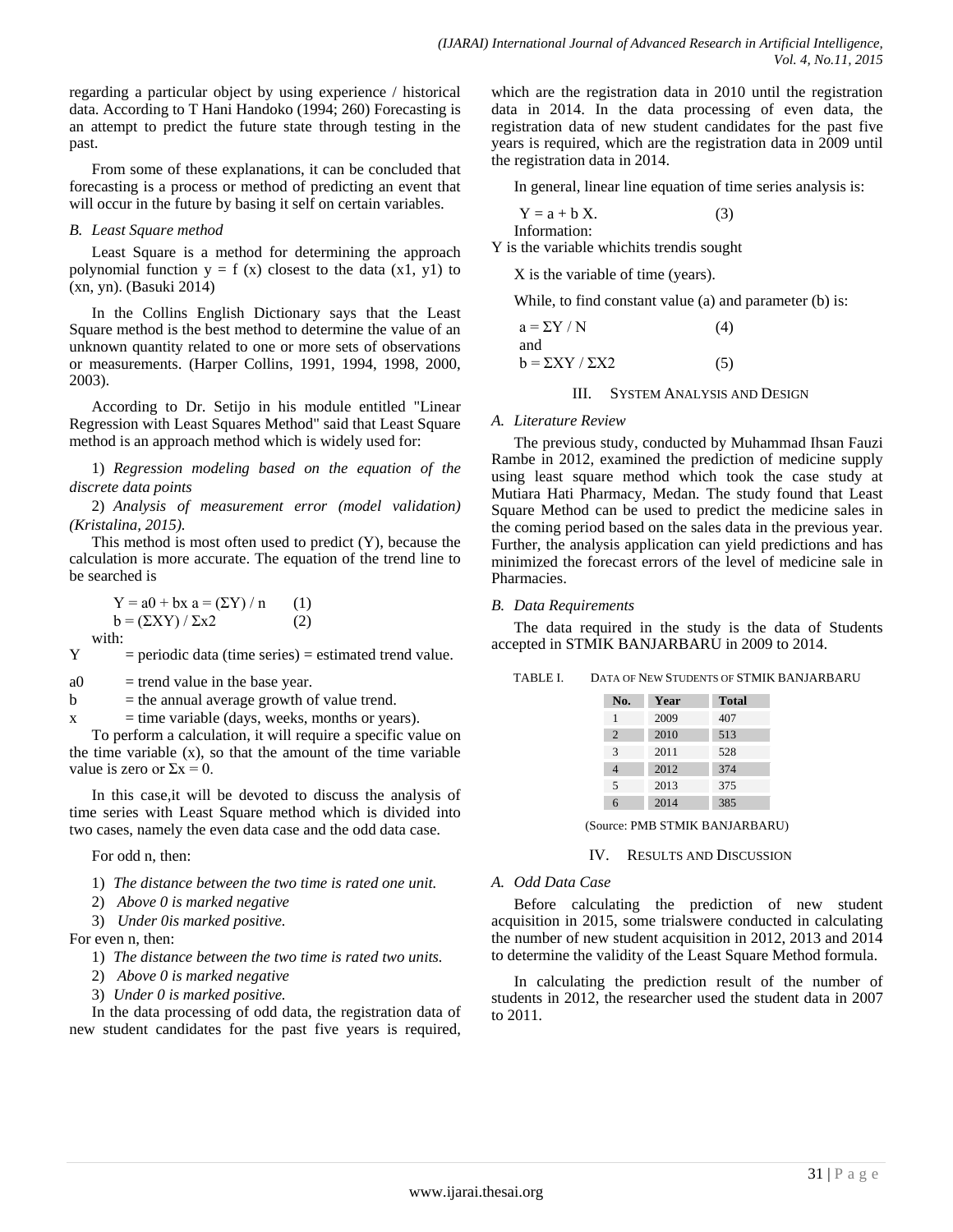TABLE II. DATA OF NEW STUDENTS IN 2007 TO 2011

| No.            | Year | <b>Total</b> |
|----------------|------|--------------|
|                | 2007 | 350          |
| $\overline{2}$ | 2008 | 512          |
| $\mathcal{R}$  | 2009 | 407          |
|                | 2010 | 513          |
|                | 2011 | 528          |

(Source: PMB STMIK BANJARBARU)

The next step is determining the values of variable X, XY and  $X^2$ .

TABLE III. DATA OF NEW STUDENTS IN 2007 TO 2011

| No.            | Year | Amount(Y) | X    | XY       | $\mathrm{X}^2$ |
|----------------|------|-----------|------|----------|----------------|
|                | 2007 | 350       | $-2$ | $-700$   |                |
| $\overline{2}$ | 2008 | 512       | $-1$ | $-512$   |                |
| 3              | 2009 | 407       | 0    | $\Omega$ | $\Omega$       |
| 4              | 2010 | 513       |      | 513      |                |
| 5              | 2011 | 528       | 2    | 1056     |                |
| Total          |      | 2310      |      | 357      | 10             |

(Source: PMB STMIK BANJARBARU)

It is known that:

 $\Sigma$ Y=2310

 $N=5$ 

ΣXY=357

$$
\Sigma X2=10
$$

Then, to find the value of a:

 $a = \Sigma Y/N$ 

 $a = 2310/5$ 

$$
a = 462
$$

And to find the value of b:

 $b = \Sigma XY / \Sigma X2$ 

b=357/10

 $b=35.7$ 

After the values of a and b are obtained, then the linear line equation is:

 $Y= a+bX$ 

Y=462+(35.7) X

With the calculated equation of linear line, the number of new student in 2012 can be predicted:

Y=462+(35.7) X(For the year of 2012, the value of X is 3)

so that:

 $Y=462+(35.7 x3)$ Y=462+107.1  $Y=569.1$  (6)

It means that the number of new student candidates who registered in 2012 was 569 people.

The next was calculating the result of the number of new student acquisition in 2013. The data used was the data of new student in 2008 to 2012.

|  | TABLE IV. | NEW STUDENT DATA IN 2008 TO 2012 |  |
|--|-----------|----------------------------------|--|
|--|-----------|----------------------------------|--|

| No.           | Year | Total |
|---------------|------|-------|
|               | 2008 | 512   |
| 2             | 2009 | 407   |
| $\mathcal{R}$ | 2010 | 513   |
|               | 2011 | 528   |
| 5             | 2012 | 374   |

(Source:PMB STMIK BANJARBARU)

Next was determining the values of X, XY and  $X^2$ .

| TABLE V. | NEW STUDENT DATA IN 2008 TO 2012 |
|----------|----------------------------------|
|----------|----------------------------------|

| No.            | Year | Amount | X            | <b>XY</b> | $X^2$          |
|----------------|------|--------|--------------|-----------|----------------|
| 1              | 2008 | 512    | $-2$         | $-1024$   | $\overline{4}$ |
| $\overline{2}$ | 2009 | 407    | $-1$         | $-407$    | $\mathbf{1}$   |
| 3              | 2010 | 513    | $\theta$     | $\Omega$  | $\overline{0}$ |
| $\overline{4}$ | 2011 | 528    | $\mathbf{1}$ | 528       | $\mathbf{1}$   |
| 5              | 2012 | 374    | 2            | 748       | $\overline{4}$ |
| Total          |      | 2334   |              | $-155$    | 10             |

**(**Source: PMB STMIK BANJARBARU)

It is known that:  $\Sigma Y = 2334$  $N = 5$  $\Sigma XY = -155$  $\Sigma X^2 = 10$ Then, to find the value of a:  $a = \Sigma Y / N$ a= 2334/5  $a= 466.8$ And to find the value of b:  $b = \sum XY / \sum X^2$  $b = -155/10$  $b = -15.5$ 

After the values of a and b are obtained, then the equation of linear line is:

 $Y = a + b X$  $Y = 466.8 + (-15.5)X$ 

With the calculated linear line, it can be predicted that the number of new students in 2013 is:

 $Y = 466.8 + (-15.5) X$  (For the year of 2013, the value of  $X$  is 3)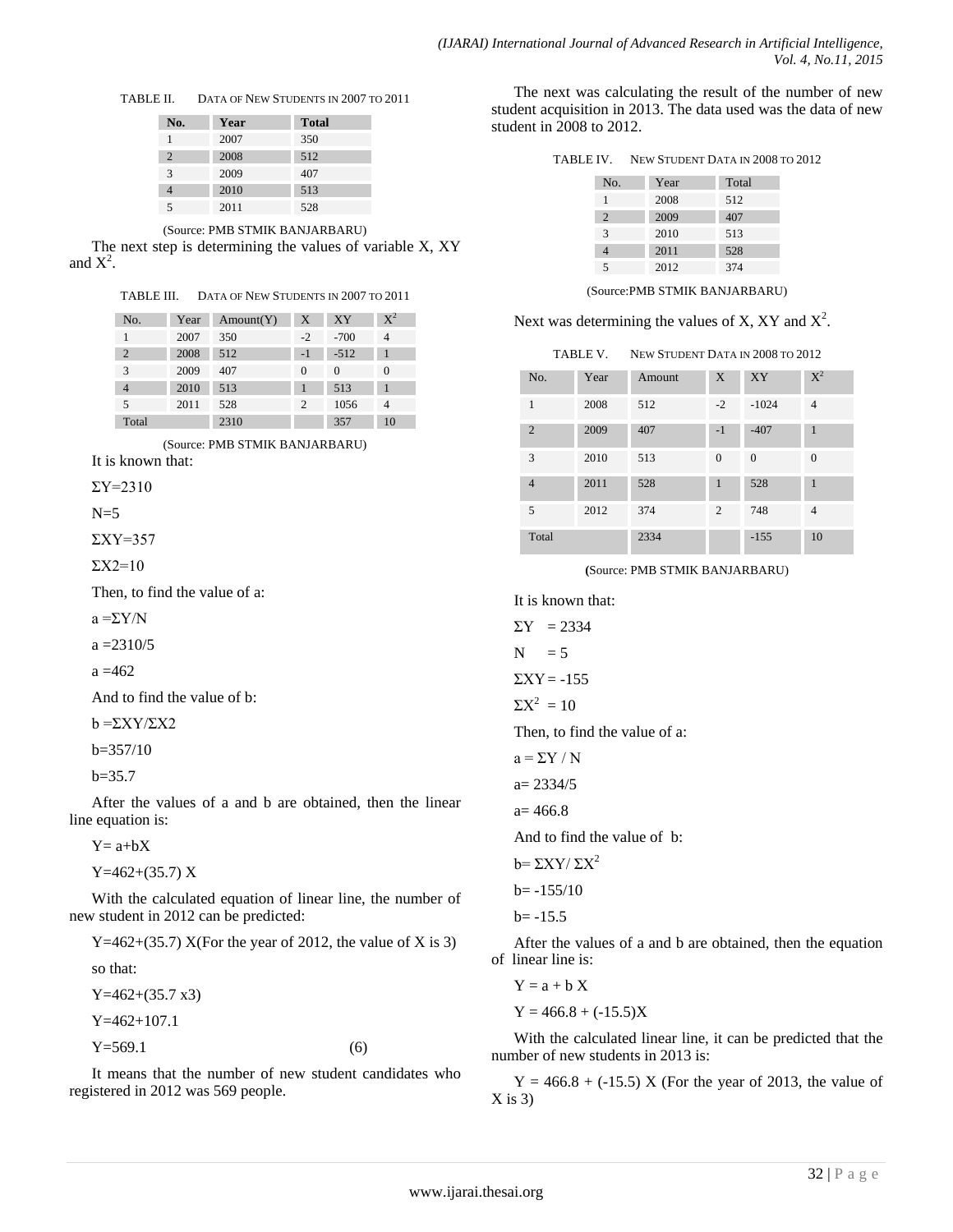Thus:

$$
Y = 466.8 - (15.5 \times 3)
$$
  
\n
$$
Y = 466.8 - 46.5
$$
  
\n
$$
Y = 420
$$
 (7)

It means the number of candidates who registered in 2013was420.

Next was calculating the number of new student acquisition in 2014. The data used was the student data in 2009 to 2013.

TABLE VI. DATA OF NEW STUDENT IN 2009 TO 2013

| Year  | Amount |
|-------|--------|
| 2009  | 407    |
| 2010  | 513    |
| 2011  | 528    |
| 2012  | 374    |
| 2013  | 375    |
| Total | 2197   |

(Source:PMB STMIK BANJARBARU)

The next step is determining the variable values of X, XY and  $X^2$ .

TABLE VII. DATA OF NEW STUDENTS IN 2009 TO 2013

| Year  | Amount | X    | <b>XY</b> | $\mathrm{X}^2$ |
|-------|--------|------|-----------|----------------|
| 2009  | 407    | $-2$ | $-814$    |                |
| 2010  | 513    | $-1$ | $-513$    |                |
| 2011  | 528    | 0    | $\Omega$  | $\Omega$       |
| 2012  | 374    |      | 374       |                |
| 2013  | 375    | 2    | 750       | 4              |
| Total | 2197   |      | $-203$    | 10             |

**(**Source: PMB STMIK BANJARBARU)

It is known that:

 $\Sigma Y = 2197$ 

$$
N\quad = 5
$$

 $\Sigma XY = -203$ 

$$
\Sigma X^2 = 10
$$

Then, to find the value of a:

 $a = \Sigma Y / N$ 

 $a= 2197/5$ 

$$
a = 439.4
$$

And to find the value of b:

 $b = \sum XY / \sum X^2$ 

 $b = -203/10$ 

$$
b = -20.3
$$

After the values of a and b are obtained, then the equation of linear line is:

 $Y = a + b X$ 

$$
Y = 439.4 + (-20.3)
$$

With the calculated linear line, it can be predicted that the number of new students in 2014 is:

 $Y = 439.4+ (-20.3) X$  (For the year of 2014, the value of X is 3)

Thus: Y = 439.4 – (20.3 x 3) Y = 439.4 – 60.9 Y = 378.5 (8)

It means that the number of new student candidates who registered in 2014 was 378.

From the results of calculations in predicting the acquisition of the number of new students  $(6)$   $(7)$   $(8)$ , it was found that in 2012 there was 569, in 2013 there was 420 and in 2014 there was 378. It is determined that if the deviation between the fact and the calculation with Least Square Method is >50 people, then the result is invalid. Compared to the tangible result obtained in 2012, the deviation is 34.2% (195 people), meaning that the result is invalid. In 2013, the deviation is 10% (45 people), meaning that the result is valid. In 2014, the deviation is 2.07% (8 people), meaning that the result is valid. From the three comparisons, it is found that two results are valid and one result is invalid. This means that the formula of Least Square Method is valid or closer to the truth.

Next, the calculation would be performed to predict the number of new student acquisition in 2015. In the data processing of Odd Data case, the data of new students needed is the data from the last 5 years, from 2010 to 2014.

TABLE VIII. DATA OF NEW STUDENT REGISTRATION IN 2010 TO 2014

| Year             | Amount                      |
|------------------|-----------------------------|
| 2010             | 513                         |
| 2011             | 528                         |
| 2012             | 374                         |
| 2013             | 375                         |
| 2014             | 386                         |
| Total            | 2176                        |
| $n \sim n \ln n$ | $CDN$ $B1Z$ $D11111$ $DD11$ |

(Source: PMB STMIK BANJARBARU)

Then, determining the variable values of X, XY dan  $X^2$ .

TABLE IX. DATA OF NEW STUDENT REGISTRATION IN 2010 TO 2014

| Year  | Amount(Y) | X    | <b>XY</b> | $\mathrm{X}^2$ |
|-------|-----------|------|-----------|----------------|
| 2010  | 513       | $-2$ | $-1026$   |                |
| 2011  | 528       | $-1$ | $-528$    |                |
| 2012  | 374       | 0    | $\Omega$  |                |
| 2013  | 375       |      | 375       |                |
| 2014  | 386       | 2    | 772       |                |
| Total | 2176      |      | $-407$    | 10             |

(Source: PMB STMIK BANJARBARU)

Based on Table 3, the values of a and b will be discovered. To find the values of a and b:

It is known, that:

$$
\Sigma Y = 2176
$$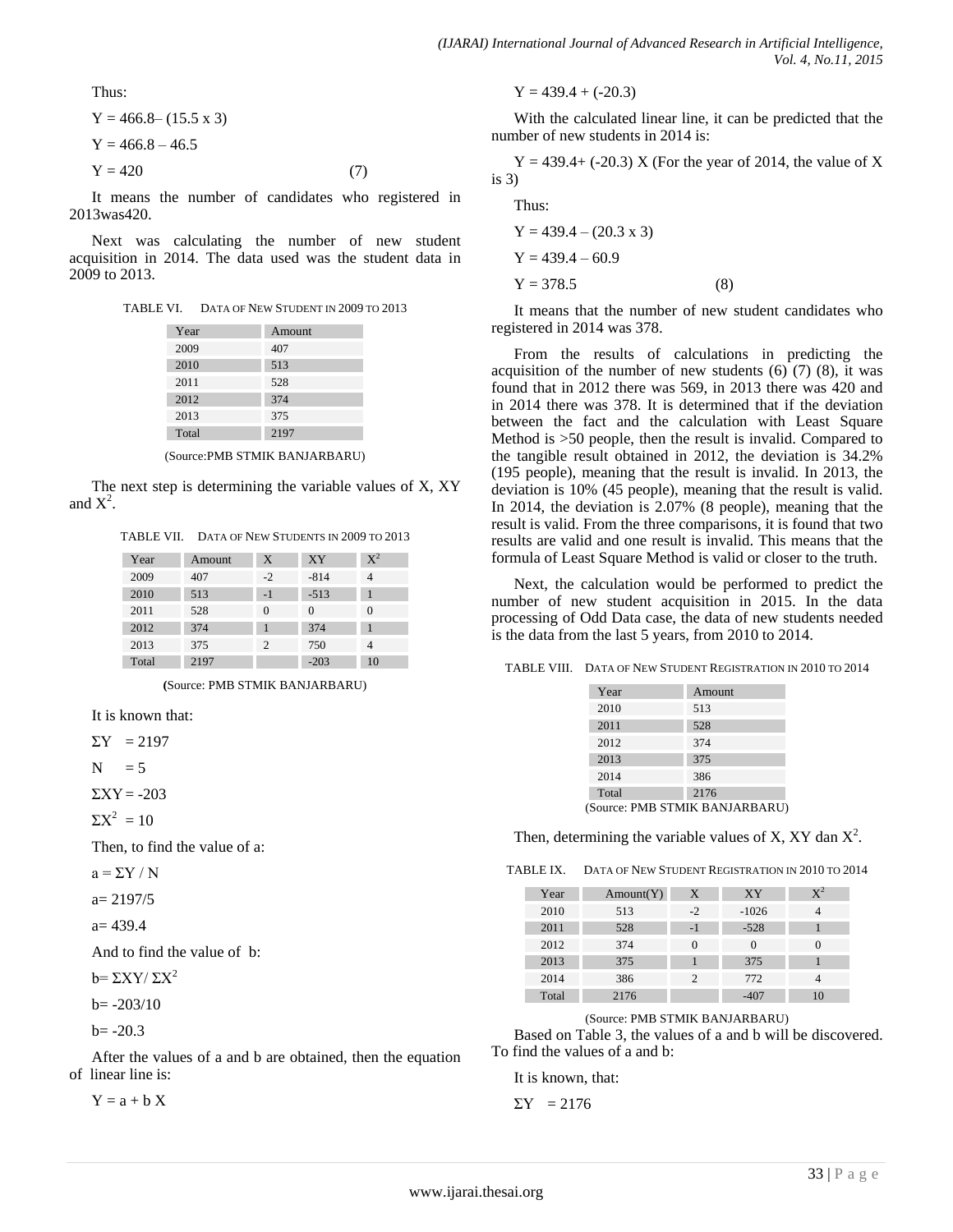$$
N = 5
$$
  
\n
$$
\Sigma XY = -407
$$
  
\n
$$
\Sigma X^2 = 10
$$

Then, to find the value of a:

$$
a = \Sigma Y / N
$$

 $a= 2176/5$ 

$$
a=435,2
$$

And to find the value of b:

$$
b = \Sigma XY / \Sigma X^2
$$

 $b = -407/10$ 

$$
b = -40.7
$$

After the values of a and b are obtained, then to find the equation of linear line:

$$
Y = a + b X
$$
  
Y = 435.2 + (-40.7)

With the calculated equation of linear line, the number of new student in 2015 can be calculated:

 $Y = 435.2 + (-40.7) X$  (For the year of 2015, the value of  $X$  is 3)

So that:  
\n
$$
Y = 435.2 - (40.7 \times 3)
$$
  
\n $Y = 435.2 - 122.1$   
\n $Y = 313.1$  (9)

It means that the numbers of new student candidates who register are 313 people.

# *B. Even Data Case*

TABLE X. DATA OF NEW STUDENT REGISTRATION IN 2009 TO 2014

| Year  | Amount |
|-------|--------|
| 2009  | 407    |
| 2010  | 513    |
| 2011  | 528    |
| 2012  | 374    |
| 2013  | 375    |
| 2014  | 386    |
| Total | 2583   |

(Source: PMB STMIK BANJARBARU)

The next step is determining the variable values of X, XY and  $X^2$ .

TABLE XI. DATA OF NEW STUDENT REGISTRATION IN 2009 TO 2014

| Year | Amount $(Y)$ | X    | XY      | $X^2$ |
|------|--------------|------|---------|-------|
| 2009 | 407          | $-5$ | $-2035$ | 25    |
| 2010 | 513          | $-3$ | $-1539$ |       |
| 2011 | 528          | -1   | $-528$  |       |
| 2012 | 374          |      | 374     |       |
| 2013 | 375          | 3    | 1125    |       |
| 2014 | 386          |      | 1930    | 25    |

| Total                          | 2583 | $-673$ | 70 |
|--------------------------------|------|--------|----|
| (Source: PMB STMIK BANJARBARU) |      |        |    |

Based on Table 4, the values of a and b will be discovered. To find the values of a and b:



After the values of a and b are obtained, then to find the equation of linear line:

$$
Y = a + b X
$$
  
Y = 430.5 + (-9.6)

With the calculated equation of linear line, the number of new student in 2015 can be calculated:

 $Y = 430.5 + (-9.6) X$  (For the year of 2015, the value of X is 7)

Thus:

$$
Y = 430.5 - (9.6 \times 7)
$$
  
\n
$$
Y = 430.5 - 67.2
$$
  
\n
$$
Y = 363
$$
 (10)

It means that the numbers of new student candidates who register are 363 people.

From the calculation using Least Square formula (9) (10), the results showed that the prediction of the number of new student acquisition in 2015 for Odd Data is 313 people and for Even Data is 363 people. But the calculation result of the numbers of new student prediction can be damaged or fell due to several reasons, for example because of changes in government regulations, regression of high school graduates,or other reasons.

# V. CONCLUSIONS

Based on the results of the study, it can be concluded that:

1) Prediction or forecasting analysis using Least Square method can be used to predict the number of new students acquisition for the coming period based on the data of the